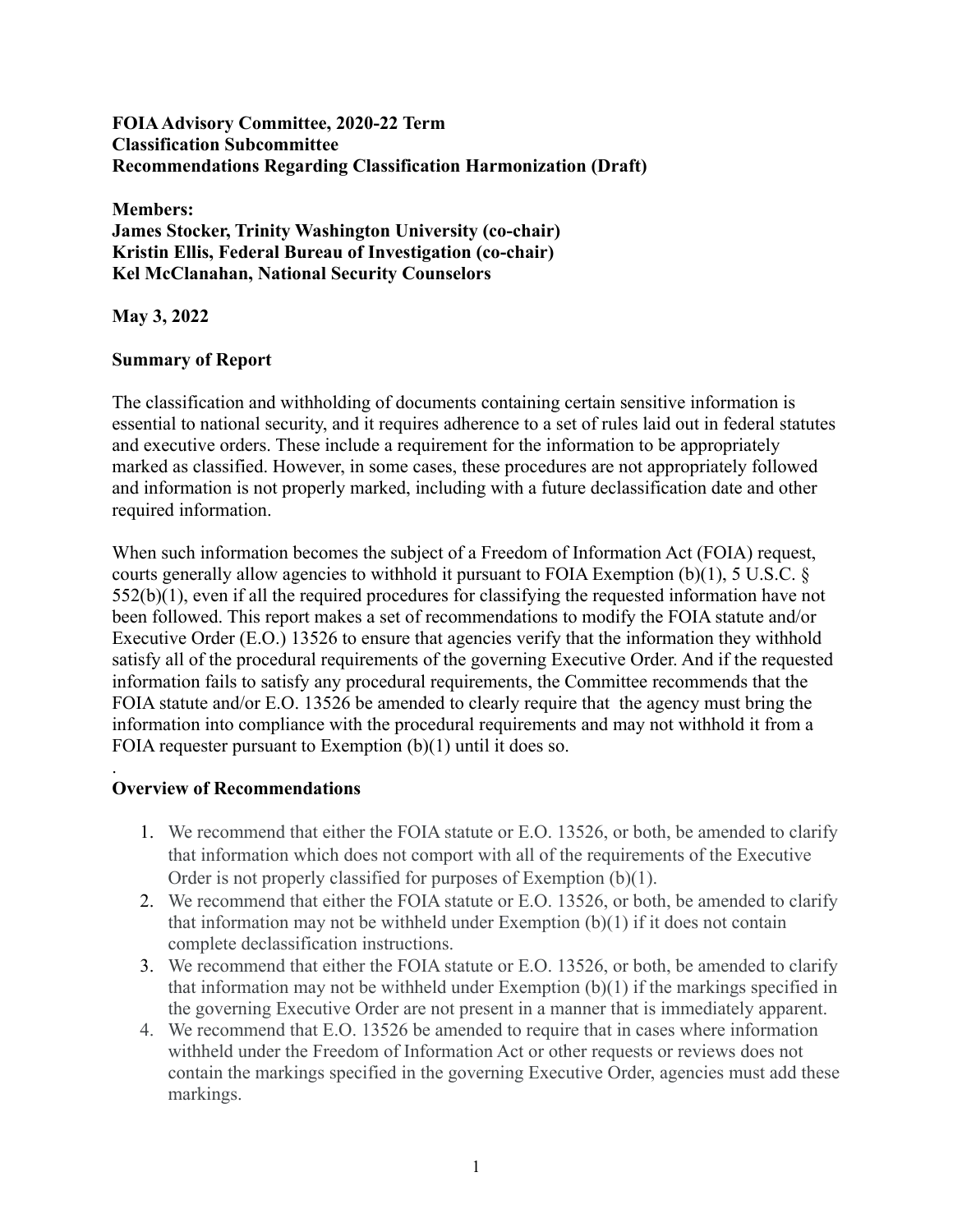Community conduct a review of agencies' compliance with E.O. 13526, Sections 1.6 and 2.1, particularly as it relates to initial marking of classified information and also to how agencies handle classified information responsive to FOIA or other disclosure requests where markings are omitted.

### **Current Disparities**

5. We recommend that the Archivist request that the Inspector General for the Inspector Collecting<br>community conduct a review of agencies' compliance with E.O. 13526, Sections 1.6<br>2.1, particularly as it relates to initia National security is among the most sensitive subjects within the remit of the government. Information is classified because "throughout our [Nation's] history, the national defense has required that certain information be maintained in confidence in order to protect our citizens, our democratic institutions, our homeland security, and our interactions with foreign nations."1 While the FOIA applies to all executive branch agencies, agencies must balance their twin obligations to protect national security and facilitate transparency. Governing this is a complex web of federal statutes, regulations, executive orders, and judicial case law that set out obligations of agencies and the procedures they must follow. In the section below, we explore the connection between these sources of rules to understand what happens when one strand of this web – for perhaps understandable reasons – is deemed to take priority over others.

FOIA requires government agencies to withhold information when "unauthorized disclosure of the information could reasonably be expected to damage the national security,"2 as long as that information has been properly classified as such. The current Executive order governing such national security classification is E.O. 13526. FOIA Exemption (b)(1) covers matters which are "(A) specifically authorized under criteria established by an Executive order to be kept secret in the interest of national defense or foreign policy and (B) are in fact properly classified pursuant to such Executive order."3

 satisfy *any* part of E.O. 13526 would not be "in fact properly classified pursuant to such Under a plain language reading of Exemption (b)(1), a piece of information which does not Executive order." This is, in fact, how the U.S. Court of Appeals for the D.C. Circuit originally viewed this issue, stating that "[t]he trial court must conduct a de novo review of the agency's classification decision, with the burden on the agency of demonstrating proper classification under both the procedural and substantive criteria contained in the governing Executive Order," then adding in a footnote, "This is a clear statutory requirement."4 However, courts in recent years have consistently interpreted this criterion significantly more narrowly, stating that "an

 <sup>1</sup> Executive Order 13526, *Classified National Security Information*, *available at* <sup>1</sup> Executive Ord<br>https://www.arc<br><sup>2</sup> *Id.* § 1.1(a)(4). [https://www.archives.gov/isoo/policy-documents/cnsi-eo.html.](https://www.archives.gov/isoo/policy-documents/cnsi-eo.html)

 $3 \text{ J}$  U.S.C. § 552(b)(1).

 procedural and substantive conformity for proper classification," *id.* at 485, and other courts critically evaluated agencies' compliance with the procedural requirements. *See*, *e.g.*, *Wash. Post v. DOD*, 766 F. Supp. 1, 7-8 (D.D.C. 1991). In fact, in that last case the Department of Defense actually "concede[d] that many documents were not properly marked and … undert[ook] to correct the markings on all 2,000 documents" after a Special Master noted the absence of numerous required markings. *Id.* U.S.C.  $\xi$ <br>*esar v. L*<br>bcedural<br>encies' co <sup>4</sup> *Lesar v. DOJ*, 636 F.2d 472, 481 (D.C. Cir. 1980). The D.C. Circuit later confirmed that "the statute requires both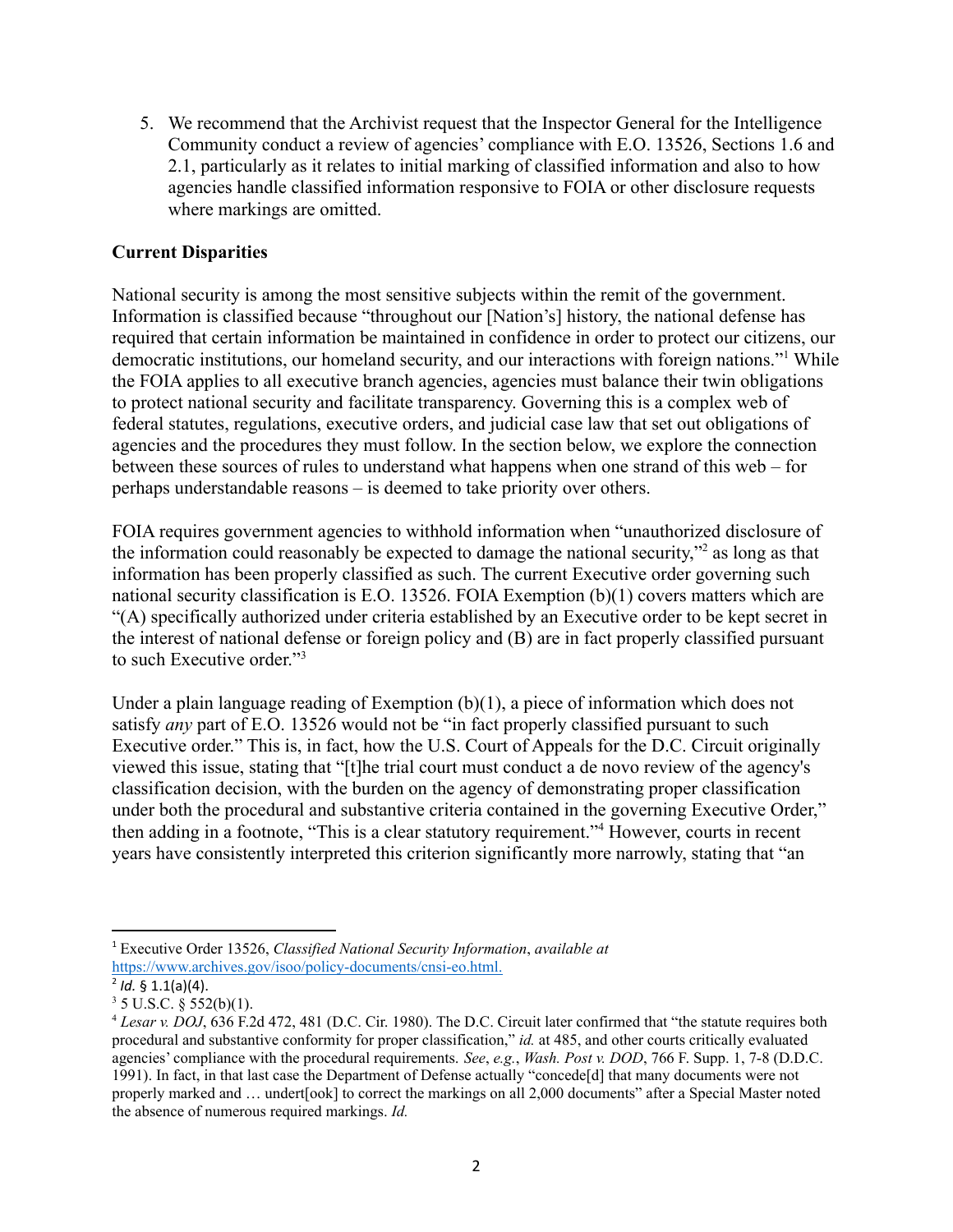properly for purposes of FOIA Exemption 1."5 Section 1.1(a) states:

 (a) Information may be originally classified under the terms of this order only if all of the following conditions are met:

(1) an original classification authority is classifying the information;

 (2) the information is owned by, produced by or for, or is under the control of the United States Government;

 (3) the information falls within one or more of the categories of information listed in section 1.4 of this order; and

 (4) the original classification authority determines that the unauthorized disclosure of the information reasonably could be expected to result in damage to the national security, which includes defense against transnational terrorism, and the original classification authority is able to identify or describe the damage.

However, Sec. 1.1(a) is but the first paragraph in the first subsection; there are numerous other requirements peppered throughout the full E.O.. For example, Sec. 1.3 governs who is authorized to properly classify information. Sec. 1.5 governs how long information is allowed to remain classified, stating that "[n]o information may remain classified indefinitely."6 Secs 1.6 and 2.1 govern the information which must be "indicated in a manner that is immediately apparent" when information is classified. Sec. 1.7 explicitly prohibits the classification of certain types of information and establishes rules for when other information can be classified (such as after receipt of a FOIA request). However, courts that have addressed this issue in the last decade have consistently held that even if the agency violates other provisions of E.O. 13526, it is still allowed to withhold information under Exemption (b)(1), so long as it has satisfied Sec. 1.1(a) of E.O. 13526.

agency rocal only satisfy the requirements of Executive Order § 1.1(a) to classify information<br>(a) Information may be originally elassified under the terms of this order only if<br>all of the Delivering conditions are met:<br>(1 In effect, courts have transformed the clear statutory language "are in fact properly classified pursuant to such Executive order" into "are in fact properly classified pursuant to the first paragraph of such Executive order." Put another way, an agency can violate literally every other provision of Sec. 1 of the Executive Order, but a court could decide that it can still be withheld under Exemption  $(b)(1)$  as long as the agency's declarant states that: (a) the information was ever classified by an original classification authority (Sec.  $1.1(a)(1)$ ); (b) the information belonged to the agency (Sec. 1.1(a)(2)); (c) the information had anything to do with national security or foreign affairs (Sec. 1.1(a)(3)); and (d) the original classification authority decided that its release could cause damage (Sec. 1.1(a)(4)). Simply put, according to the current case law, classification misconduct that could get an agency employee fired is still considered "proper classification" for the purposes of FOIA.

On the surface, it might seem logical to require all of these procedures to be followed for a document to be properly classified. However, courts have consistently interpreted this more

 <sup>5</sup> *Nat'l Sec. Counselors v. CIA*, 960 F. Supp. 2d 101, 167 (D.D.C. 2013) (quoting *Mobley v. CIA*, 924 F. Supp. 2d 24, 50 (D.D.C. 2013)). *See also ACLU v. DOJ*, 808 F. Supp. 2d 280, 298 (D.D.C. 2011).

 $6$  E.O. 13526 § 1.5(d).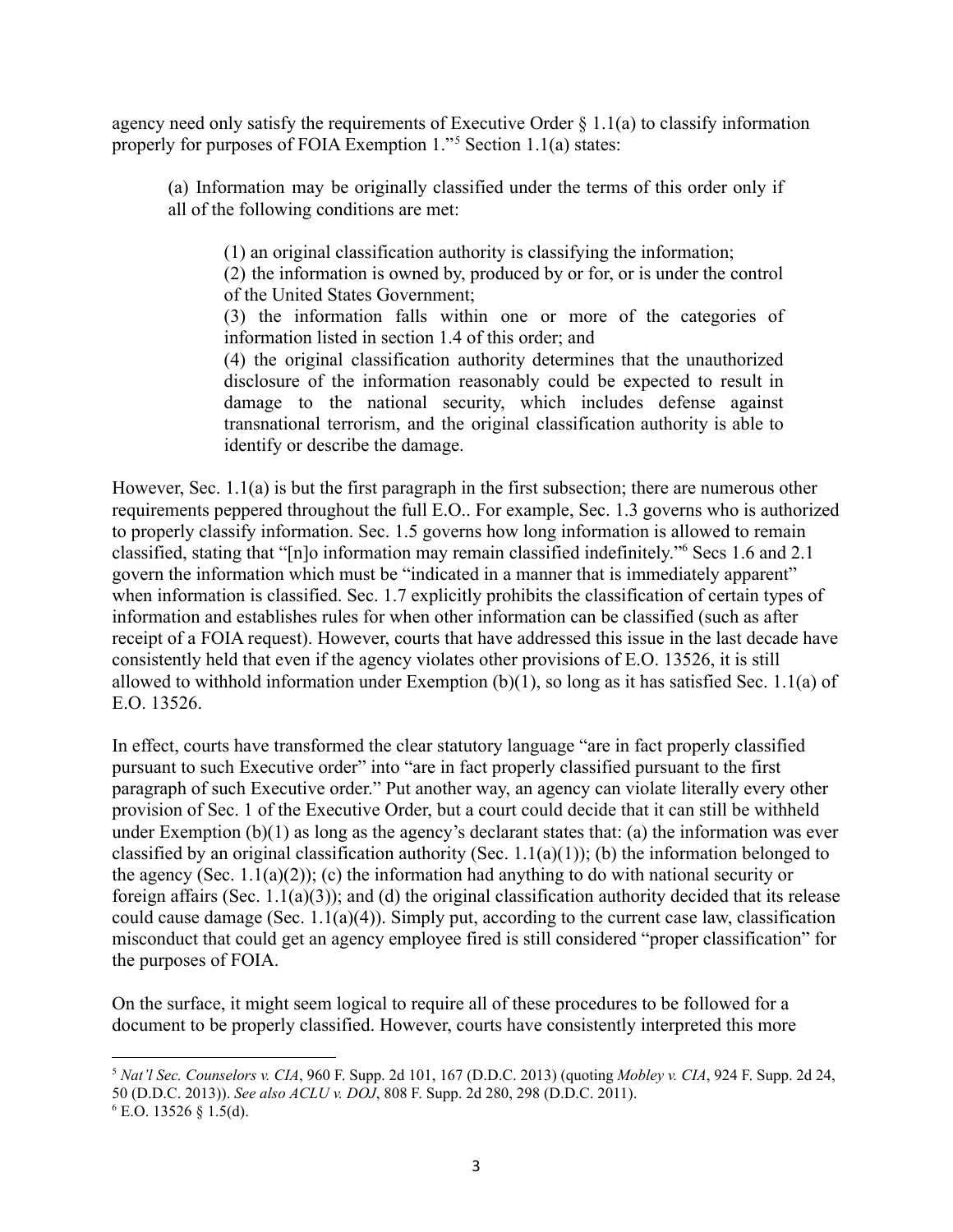to classify information properly for purposes of FOIA Exemption 1."7 Indeed, one ruling referred to other aspects of the Executive Order as "certain requirements for the administrative handling of information once it is classified."8 This seems to downplay the significance of other provisions of the Executive Order to mere "administrative requirements," subordinate to the ostensibly more fundamental requirements outlined in Sec. 1.1(a).

marrowly, stating that "an agency read only satisfy the requirements of Excelvive Order & Excelvive Order & The and the order speech of the following the reduction of the factority Order as "ectinic requirements for the ad This disconnect between the strict requirements for what an agency must do to properly classify information and the loose requirements for what an agency must do to withhold information from a FOIA request as "currently and properly classified" pursuant to Exemption (b)(1) has real-life consequences, especially when marking requirements are involved.<sup>9</sup> Correctly marking classified information ensures, among other things, that the information is identifiable and handled as classified, thus preventing the very thing that it was classified to prevent—unauthorized disclosure that could reasonably be expected to harm national security. Omitting classification markings creates significant risk that classified information will not be properly handled and protected. However, under the current system there is no additional benefit conveyed by correctly marking improperly or incompletely marked classified documents once a problem is discovered, because the lack of markings does not have any practical effect on the agency's ability to withhold the information or otherwise treat it as classified. Anecdotally, this Subcommittee has learned that some agencies claim to have a standard practice of correctly marking any inadequately marked documents they discover during the FOIA process, but even crediting these claims fully, this practice is not universal, and when it is not followed, it can cause several problems:

- Failure to indicate the identity of the classification authority (Sec. 1.6(a)(2)) and the agency and office of origin (Sec.  $1.6(a)(3)$ ): these make it difficult to understand who made the original determination, preventing any corrective action if the person was not authorized to classify the information.
- Failure to indicate the date or event for declassification (Sec.  $1.6(a)(4)$ ): this makes it difficult to know when the information is required to be declassified—or even when it was *classified*—which can lead to the information continuing to be withheld even after its declassification date or event has passed.
- Failure to indicate the reason for classification (Sec.  $1.6(a)(5)$ ): this makes it difficult to understand why the information was classified in the first place, which does not allow a future reviewer—or judge—to intelligently decide whether that determination was correct.

 <sup>7</sup> *Mobley*, 924 F. Supp. 2d at 28,

 <sup>8</sup> *Id.* at 48 n.17.

<sup>&</sup>lt;sup>9</sup> While the main topic of discussion is the marking requirements for original classification, the rules for derivative classification are no less applicable in the case of derivatively classified information—which, statistically speaking, is the vast majority of classified information. Those rules, set forth in Sec. 2.1, in part require original classification markings to be copied to derivatively classified information, meaning that if the originally classified information is improperly marked, then its derivatively classified information will be too. And, as noted above, even if the originally classified information is properly marked, there are *no consequences* for not copying the markings, since the derivatively classified information can still be withheld under Exemption (b)(1).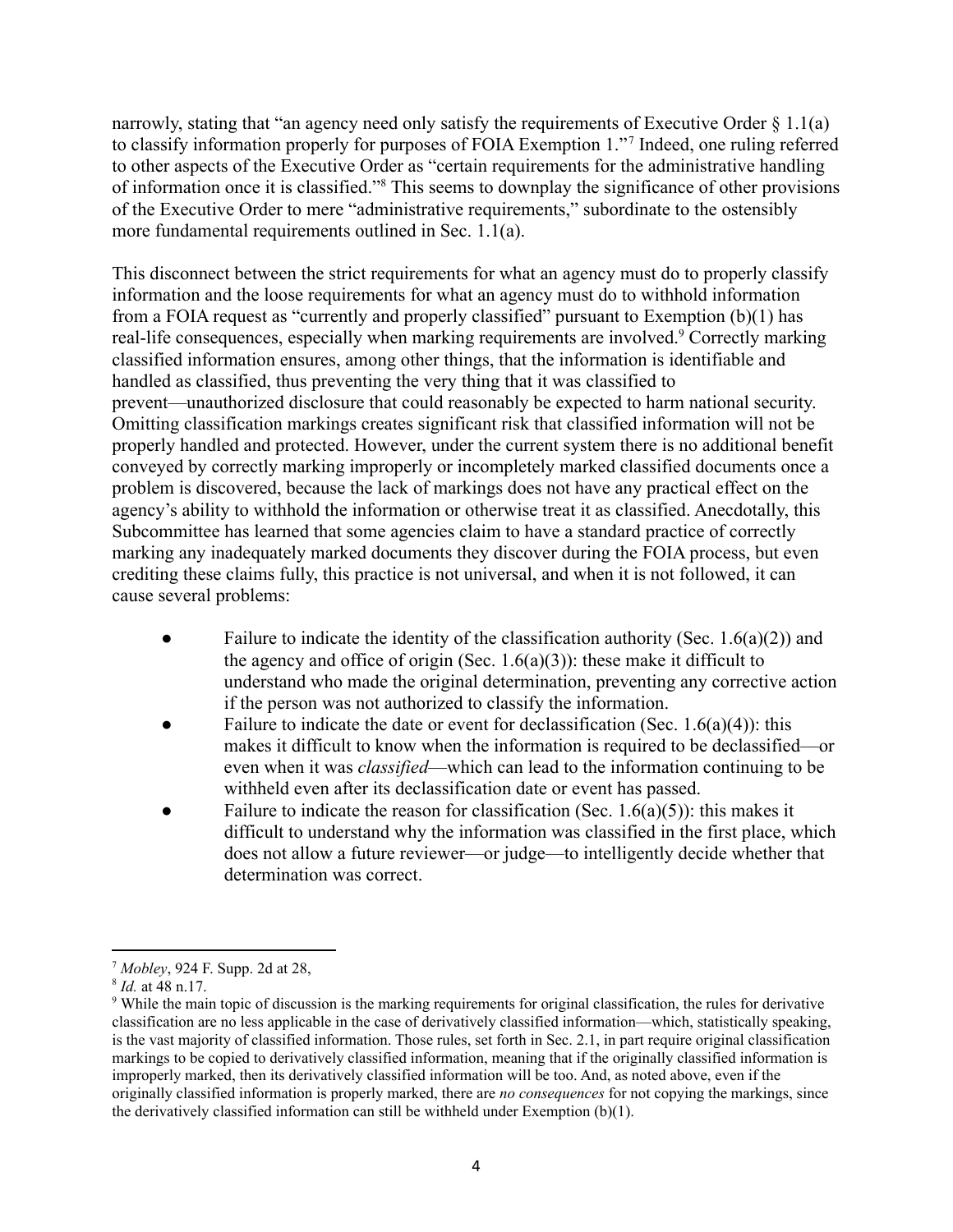Failure to include proper portion markings (Sec. 1.6(a)(5)(c)): this leads to the withholding of documents in full when segregable portions do not meet the standards for classification.

In fact, the Executive Order itself contemplates the harm that can arise from improper marking, stating, "When [previously classified but improperly marked] information is used in the derivative classification process or is reviewed for possible declassification, holders of such information shall coordinate with an appropriate classification authority for the application of omitted markings."10 However, this provision has some significant restrictions. It does not apply to the FOIA process, since agencies do not consider a FOIA review to be a "review[] for possible declassification." And most importantly, as noted above, due to the relevant court rulings, if an agency outright fails to follow this rule, it is still allowed to withhold the information under Exemption  $(b)(1)$ .

While the above examples demonstrate why allowing agencies to continue to withhold inadequately marked information is bad for transparency, it is also bad for security. The main purpose of the marking requirements is to allow other government officials who were not involved in the classification decision to understand it, so that, among other things, they can decide whether the information should continue to be protected. If the information is not properly marked, a future reviewer may make erroneous classification determinations and release information which should have been withheld.

In closing, there are far more reasons to harmonize these two authorities than to maintain the status quo, yet each time a requester argues in litigation that the agency must follow all of the above terms of the relevant Executive Order before it can withhold information under Exemption (b)(1), the agency strongly resists the notion and argues—with the Department of Justice's assistance—that the claim is meritless. Such cases were the genesis of this line of case law in the first place. Moreover, the fact that so many documents are withheld in their entirety under Exemption  $(b)(1)$  means that it is impossible for an outside viewer to know exactly how prevalent this issue is, and we are left with the question, if all—or even most—agencies are properly following all the provisions in the Executive Order, why does the DOJ fight so much to preserve their right not to?

In furtherance of bringing FOIA in harmony with the governing Executive orders, the Subcommittee hereby recommends that the Archivist make the following recommendations to harmonize FOIA and the governing Executive Order.

## **Recommendations**

In order to crystallize the issues, the Subcommittee is making one general recommendation followed by two specific recommendations tied to specific parts of the Executive Order which are most often applicable and two final recommendations for administrative solutions.

# **1. Harmonization in General**

 $^{10}$  E.O. 13526 § 1.6(f).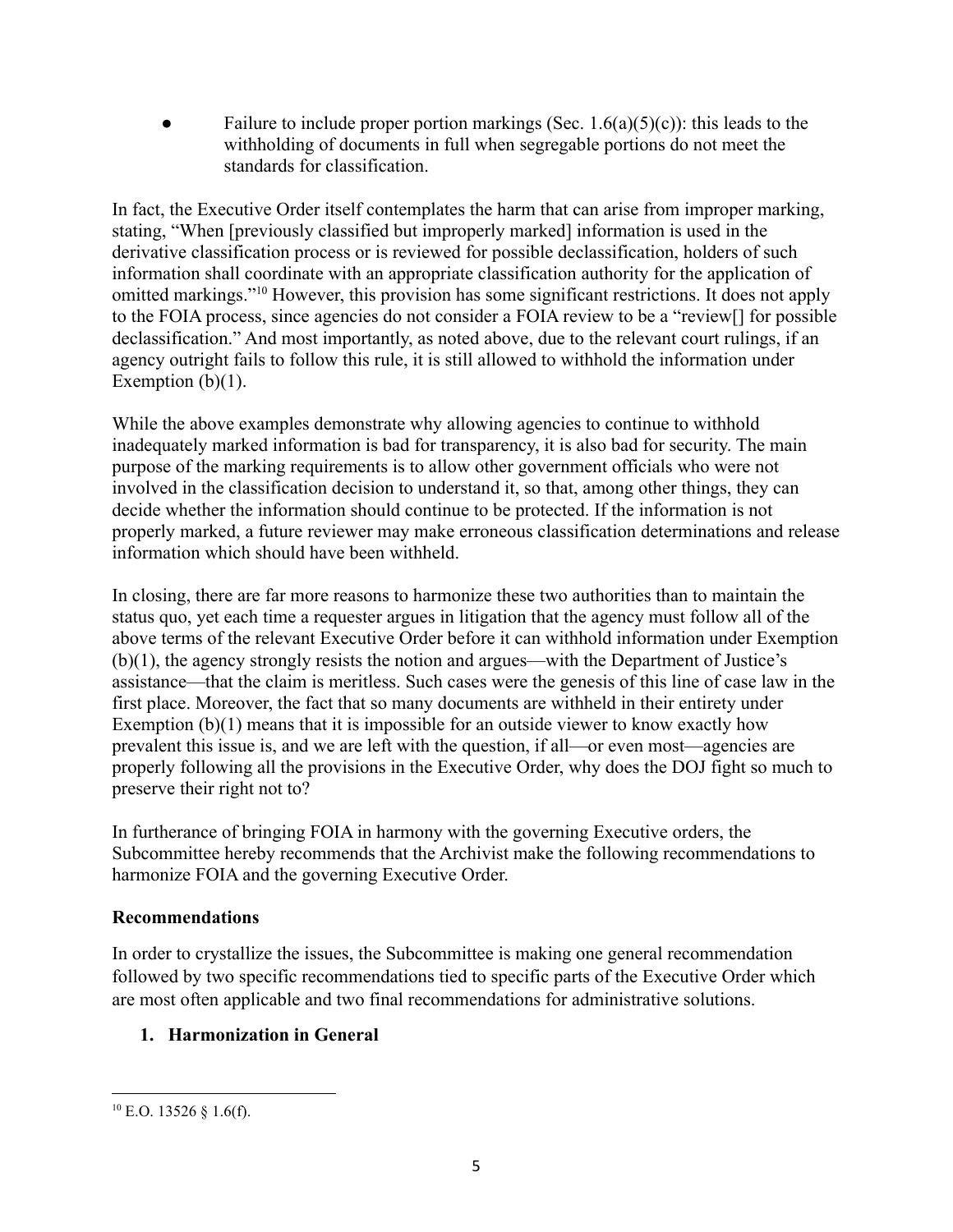*clarify that information which does not comport with all of the requirements of the Executive Order is not properly classified for purposes of Exemption (b)(1).*

There are two potential options for correcting this disparity in general. Either the FOIA statute can be amended to specify that information which does not satisfy all of the requirements of the governing Executive Order is not to be treated as properly classified for purposes of Exemption (b)(1), or a new Executive Order can state as much.

Implementing this recommendation would create a meaningful change in the status quo. It would expressly authorize courts to consider whether the other requirements of the governing Executive Order were followed, and if they were not, to find that the information in question was not properly withheld pursuant to FOIA Exemption (b)(1).

 To be clear, this recommendation is *not* that any improperly marked information must be released; it is simply that it may not be *withheld*. While the two ideas may sound the same, they *We recommend that either FoIA statute or Executive Order 13526, or both, be amended to exert the FOIA statute or Executive Order is not properly classified for purposes of Exemption (b)(1).<br>There are two potential optical* are materially distinct. The former would require that an agency release any information which was not properly marked when it was located during the FOIA process, <sup>11</sup> while the latter simply requires that the agency must bring the information into compliance with the Executive Order—by properly marking it and confirming that it was properly classified according to the other criteria—before it may issue a response claiming that it is exempt under Exemption (b)(1). This approach affords agencies a chance to correct mistakes and only compels disclosure if the agency outright refuses to do so.<sup>12</sup>

## **2. Prohibition on Withholding Indefinitely Classified Information**

*We recommend that either the FOIA statute or Executive Order 13526, or both, be amended to clarify that information may not be withheld under Exemption (b)(1) if it does not contain complete declassification instructions.*

According to Sec. 1.5(d), "No information may remain classified indefinitely. Information marked for an indefinite duration of classification under predecessor orders, for example, marked as 'Originating Agency's Determination Required,' or classified information that contains incomplete declassification instructions or lacks declassification instructions shall be declassified in accordance with part 3 of this order." According to the plain language of this paragraph, if an agency does not "establish a specific date or event for declassification based on the duration of the national security sensitivity of the information" at the time of classification,  $13$  it must be declassified.

 <sup>11</sup> This is what the requester argued in *DiBacco v. Dep't of the Army*, 234 F. Supp. 3d 255, 274 (D.D.C. 2017), which the district court rejected.

 violation, *Lesar v. DOJ*, 636 F.2d 472, 485 (D.C. Cir. 1980), an agency's refusal to correct a classification problem after being given a chance to do so warrants a denial of the agency's withholding claim, at least with respect to the assertion of Exemption (b)(1). This is v<br>district<br>n doing<br>lation,  $12$  In doing so, it clarifies that, for the purpose of the D.C. Circuit's test regarding the severity of the procedural

 $^{13}$  E.O. 13526 § 1.5(a).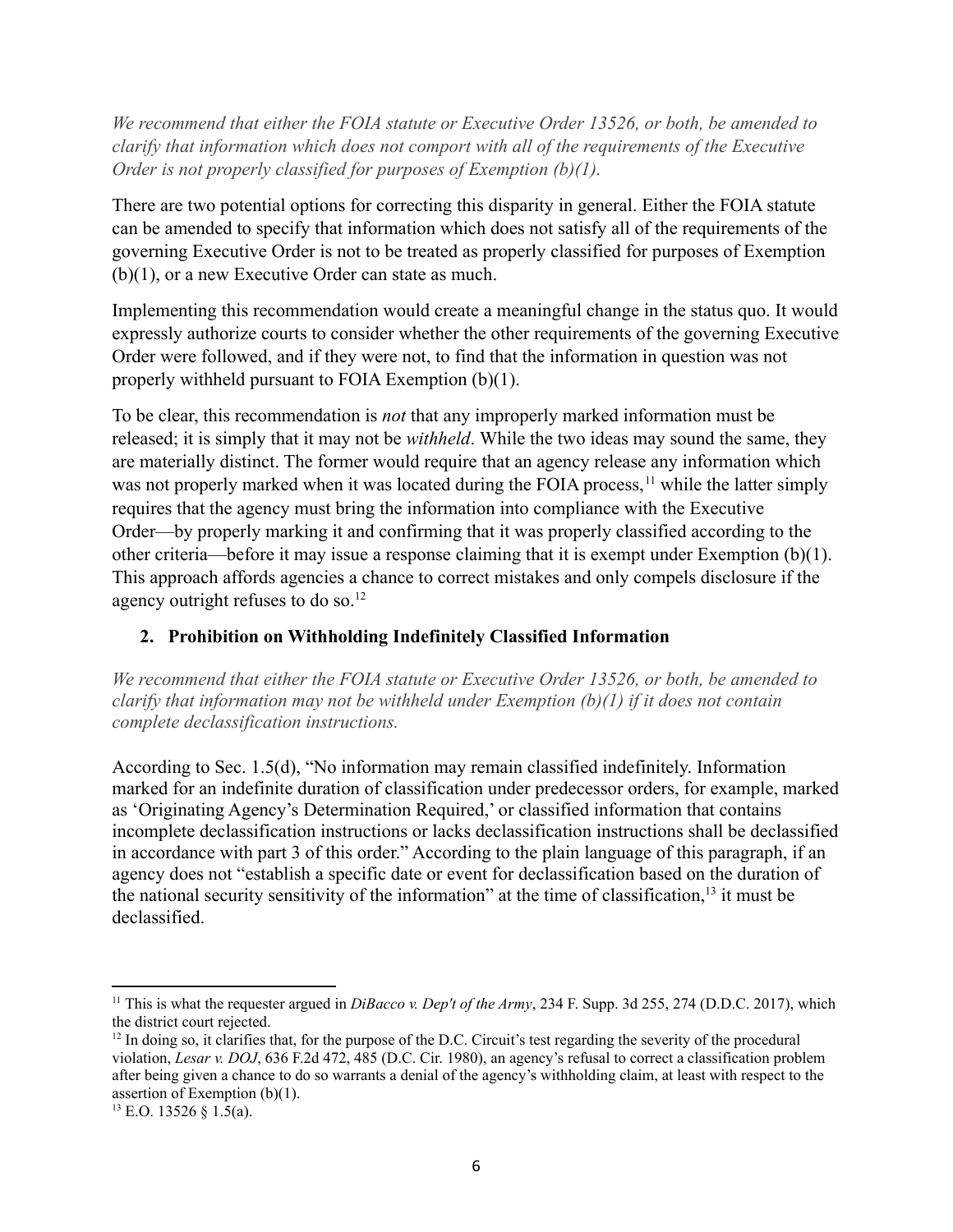However, "it must be declassified" is not necessarily the same as "it is not classified" for the purposes of FOIA. Anecdotally, the Subcommittee learned that there has historically been a sincerely-held difference of opinion in the Executive Branch regarding whether an agency can continue to withhold information pursuant to Exemption (b)(1) even if it meets the standard for automatic declassification under Sec. 3.3 of the governing Executive Order if it has not yet processed the information for declassification, with some senior classification officials maintaining that it cannot and some cabinet-level officials maintaining that it can. In practical terms, this means that even if an agency follows this rule, it does not necessarily have to actually *release* the information in question until some indeterminate future date when it gets around to processing it for declassification, and it may even continue to withhold it from FOIA requesters up until that date.

Accordingly, this disparity should be clarified and either Sec. 1.5(d) should be amended to add "and shall not be withheld from a FOIA request as properly classified information" after "this order," or FOIA should be amended to clarify that information for which insufficient declassification instructions is available shall not be withheld pursuant to Exemption (b)(1).

### **3. Prohibition on Withholding Inadequately Marked Information**

*We recommend that either the FOIA statute or Executive Order 13526, or both, be amended to clarify that information may not be withheld under Exemption (b)(1) if the markings specified in the governing Executive Order are not present in a manner that is immediately apparent.*

According to Sec. 1.6(a), several pieces of information are required to be "indicated in a manner that is immediately apparent" at the time of original classification, including the classification level, the identity of the original classification authority, the agency and office of origin, declassification instructions, and a concise reason for classification. Sec. 1.6(c) requires the application of portion markings during original classification to delineate the classified and unclassified portions of documents. According to Sec. 2.1, these markings must be carried over during derivative classification, and the identity of the derivative classifier must also be indicated in a manner that is immediately apparent.

However, as noted above, there are no consequences for agencies that do not satisfy the requirements of this subsection for the purposes of FOIA. They are allowed to withhold entire documents in full based solely on a declaration that they satisfied Sec. 1.1(a) of the Executive Order, even if those documents do not bear a single marking or are actually marked Unclassified in whole or in part.<sup>14</sup> For example, in one case where the plaintiff actually provided evidence of agency FOIA analysts complaining about the withholding of unclassified information and the judge observed that there was no actual evidence that the agency had reclassified any information, the court still granted summary judgment to the agency based on the "substantial weight" it was required to afford agency declarations, stating simply:

 The Williams Declaration provides that a classification authority "properly classified the information withheld by DIA under Exemption 1." There is

<sup>&</sup>lt;sup>14</sup> Withholding documents marked "Unclassified" under Exemption  $(b)(1)$  is, while uncommon, not unprecedented. <sup>14</sup> Withholding documents marked "Unclassified" under Exemption (b)(1) is, *See*, *e.g.*, *Dunaway v. Webster*, 519 F. Supp. 1059, 1070-71 (N.D. Cal. 1981).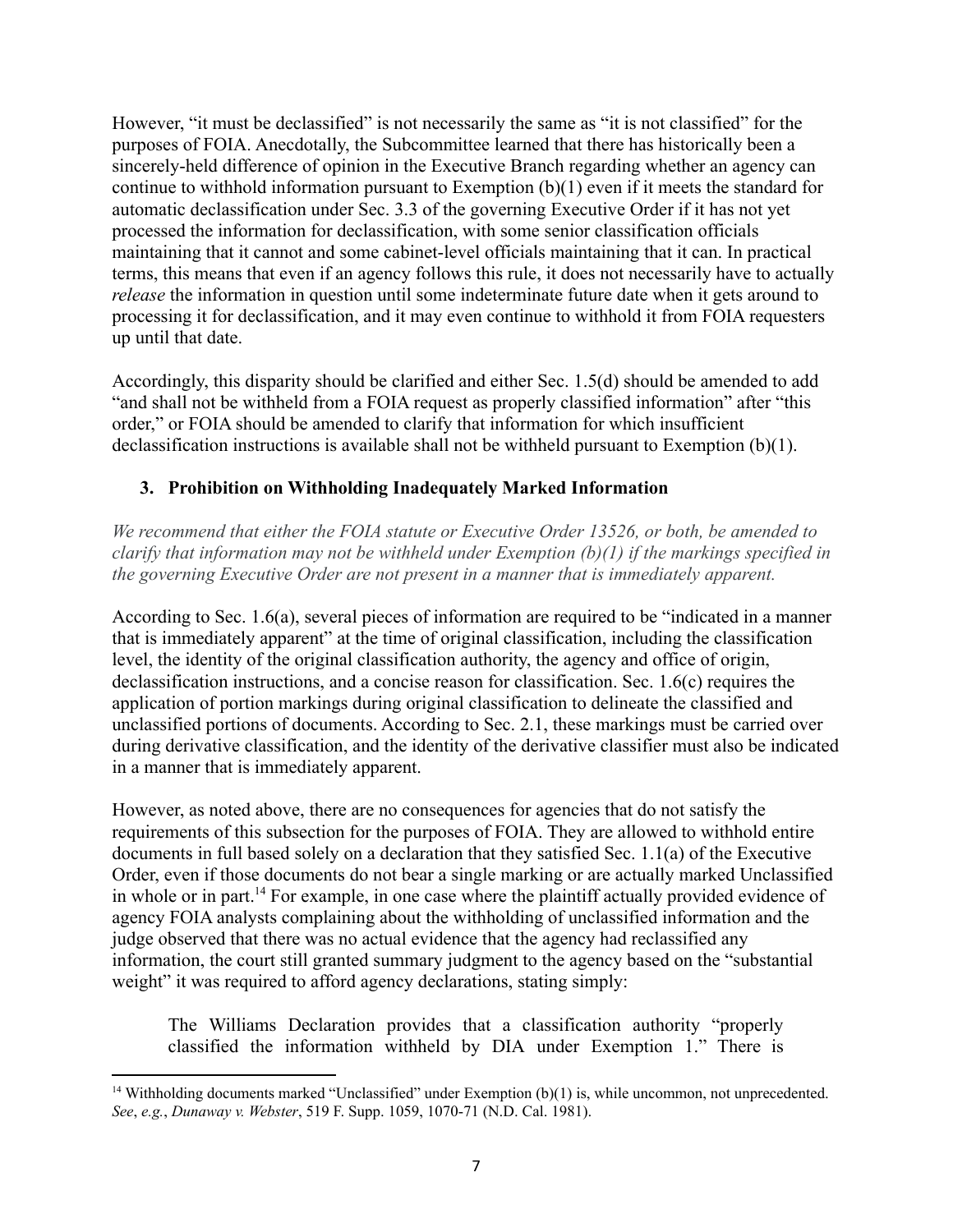insufficient evidence of contradictory evidence because, whether DIA reclassified or declined to declassify the information identified by the FOIA analyst, DIA has stated that the withholdings include information which some classification authority has designated as classified at some point.<sup>15</sup>

Accordingly, this disparity should be clarified and either the FOIA statute should be amended to specify that information for which the specified markings are not present in a manner that is immediately apparent may not be withheld pursuant to Exemption (b)(1), or a new Executive Order should make clear that information for which the specified markings are not present in a manner that is immediately apparent may not be withheld pursuant to Exemption (b)(1).

### **4. Prohibition on Withholding Inadequately Marked Information**

*We recommend that Executive Order 13526 be amended to require that in cases where information withheld under the Freedom of Information Act or other requests or reviews do not contain the markings specified in the governing Executive Order, agencies must add these markings.*

As a corollary to the recommendations above, agencies should be required to ensure that any information withheld in response to a request under the Freedom of Information Act contains the proper markings. Requiring this will ensure that all documents are properly marked, including electronic [records.16](https://records.16)

We recommend that this be added to E.O. 13526, Sec. 1.6(f), which would be amended as follows [additions in bold font]:

 (f) Information assigned a level of classification under this or predecessor orders shall be considered as classified at that level of classification despite the omission of other required markings. Whenever such information is used in the derivative classification process or is reviewed for possible declassification **or release under the Freedom of Information Act, Presidential Records Act, or Privacy Act**, holders of such information shall coordinate with an appropriate insufficient wividence of contradictory evidence because, whether DIA reclassifies<br>and that the withholdness include information identificial ty the FOIA analyst, DIA has<br>student that the withholdness include information classification authority for the application of omitted markings.

## **5. Review by the Inspector General for the Intelligence Community**

*We recommend that the Archivist request that the Inspector General for the Intelligence Community conduct a review of agencies' compliance with E.O. 13526, Sections 1.6 and 2.1, particularly as it relates to initial marking of classified information and also to how agencies handle classified information responsive to FOIA or other disclosure requests where markings are omitted.*

Some in the requester community perceive that at least some agencies routinely omit markings and/or do not correct those omissions when discovered in processing records in response to

 <sup>15</sup> *Khatchadourian v. DIA*, 453 F. Supp. 3d 54, 81 (D.D.C. 2020) (citation omitted).

<sup>&</sup>lt;sup>16</sup> The marking of electronic records is covered in 32 C.F.R. § 2001.23.